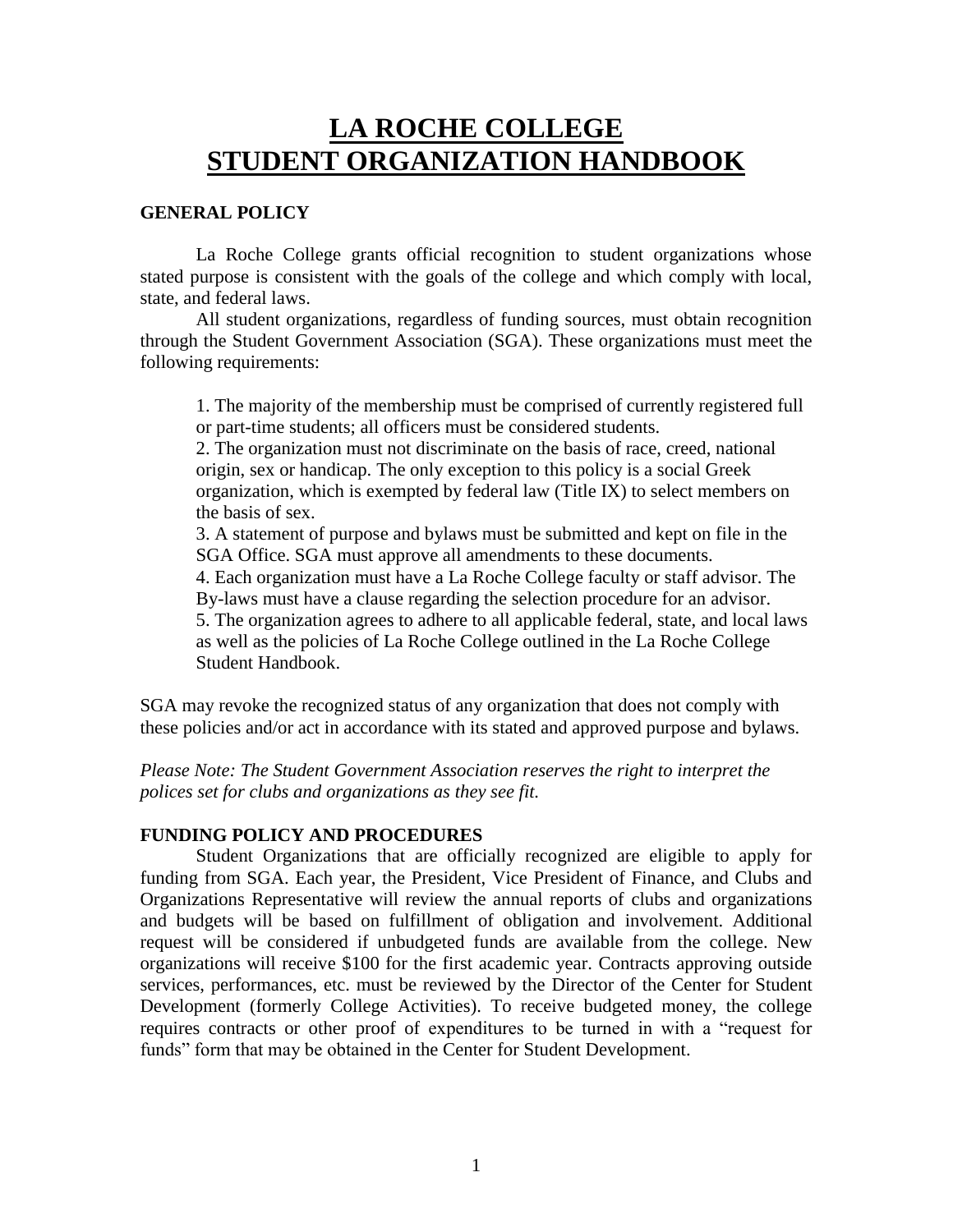# **CHECKLIST**

Each year every club and organization must meet the following requirements:

1. Submit an updated membership lists with new officers and executive board members

2. Participate in two Activities fairs, scheduled for September and January.

3. Attend mandatory Organizational Roundtable meetings (*these are held monthly*)

4. Participate in a minimum of four college wide events every year (*example: Festival of Lights, Highway Clean Up, Easter Bunny Brunch, and Spring Carnival*).

5. Turn in an annual report to SGA at the end of each academic year.

6. Maintain the club budget (*keep a record of all spending and turn in spread sheet into SGA at the end of the semester*)

7. Schedule all events through the Center for Student Development.

8. Plan at least two events per semester.(*these are evets a club sponsors or host*)

9. Participate in a minimum of two community service events (*these can be on or off campus*).

10. Have at least one member (*preferably an officer or executive board member*) participate in the Student Leadership Series. Details about this series available in the Center for Student Development.

Fulfilling this checklist allows your organization to request funding from SGA. SGA bases the amount of money allocated on each group's involvement throughout the year and the amount of money budgeted from the college.

# **CREATING A STUDENT ORGANIZATION**

In addition to the requirements listed above, each organization seeking official recognition from SGA and La Roche College must meet the following:

- 1. Have a minimum of ten members (*please include names, email and academic year*).
- 2. Have a full time faculty and or staff advisor.
- 3. Create a set of bylaws (the bylaws must include the mission statement, requirements for membership, responsibilities of members and officers, procedures for election of officers, and the guidelines for the club or organization. *Please see Sample Club bylaw form to help write bylaws located on the club and organization page on the colleges website*)

SGA holds meetings bi-weekly and at least one representative from the student organization seeking approval must be present at a meeting to present their proposal. Copies of the club or organization's bylaws and a list of the members must be available at the meeting. Also, a copy of the bylaws must be emailed to the Clubs and Organizations Representative at least one week prior to presenting at the meeting.

If the student organization is granted approval from SGA, the club or organization will receive \$100 for the first academic year of operation. Guidelines for requesting additional funding is outlined below.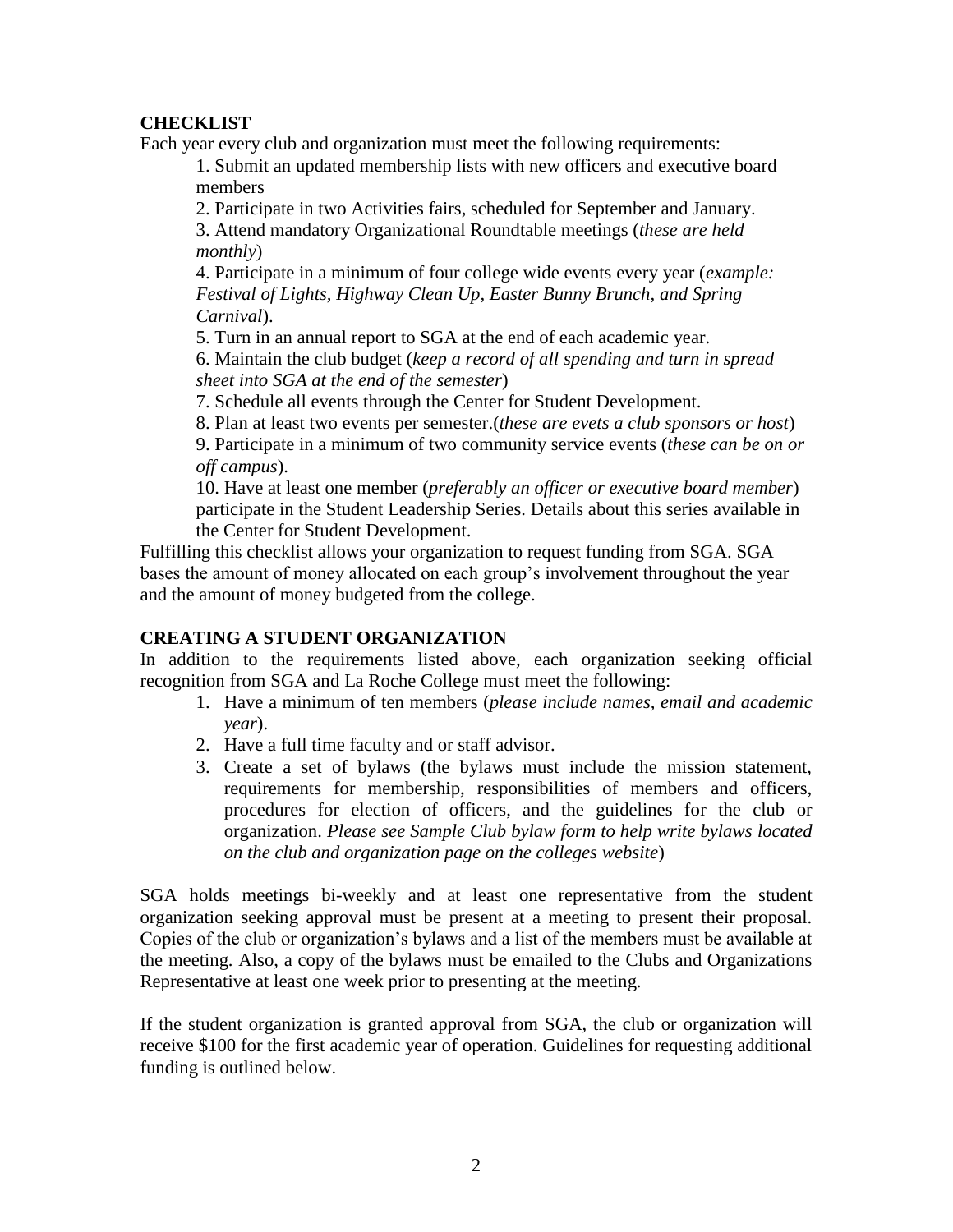### **REQUESTING ADDITIONAL FUNDS**

Additional funds can be requested by presenting a fund request proposal to SGA at a general meeting. In order to be considered, the request should include a written proposal statement, the amount of money being requested, the reason for the fund request, and any additional information that may be helpful to SGA. Once a proposal is presented, SGA members will discuss the request and vote, by majority, on the funding. The outcomes may be to grant the club or organization the full amount requested, decline the full amount requested, or grant partial funding.

### **REQUESTING STEUDET ENGAGEMENT AND TRAVEL GRANT**

Students, Faculty, Staff and Student Organizations are encouraged to submit proposals for a Student Engagement and Travel Grant. Proposals should be submitted to David Day in the Center for Student Development. The Grant committee meets once a month. Maximum grant available is \$2000. There is no minimum grant amount.

# **Criteria**:

- 1) Grant should directly benefit current La Roche College Students.
- 2) A Specific Budget for the program must be included with the request.
- 3) A list of participant's should be provided if possible. (i.e. Student organization members of class if necessary)
- 4) Include transportation plan and associated cost if necessary
- 5) The proposal must be submitted two weeks prior to eh event date
- 6) A detail list or itinerary of the trip must be presented

### **PLANNING EVENTS**

Each organization must plan at least two events per semester. Student Organizations are strongly encouraged to work with other student organizations on campus in planning events. Doing so will not only attract greater attendance at the event but also decrease the amount of work one club or organization needs to do.

All events must be scheduled in the Center for Student Development in order to ensure two or more events are not planned for the same time. The staff in Student Development can assist your group with event planning.

### **ADVERTISING**

Student Organizations are encouraged to advertise for their events but are suggested to be creative in advertising. Posters are permitted but clubs and organizations are cautioned to be conservation about posting. Often times, a few attention-getting posters are more successful than many plain, black and white print flyers.

Posting Guidelines are as follows:

1. Posters and flyers may be hung on bulletin boards.

2. Posters and flyers may not be hung on windows or walls.

3. Banners and large displays on easels may be displayed but approval must be granted by the Center for Student Development.

4. All posters and flyers must be removed within twenty-four hours after the event has ended.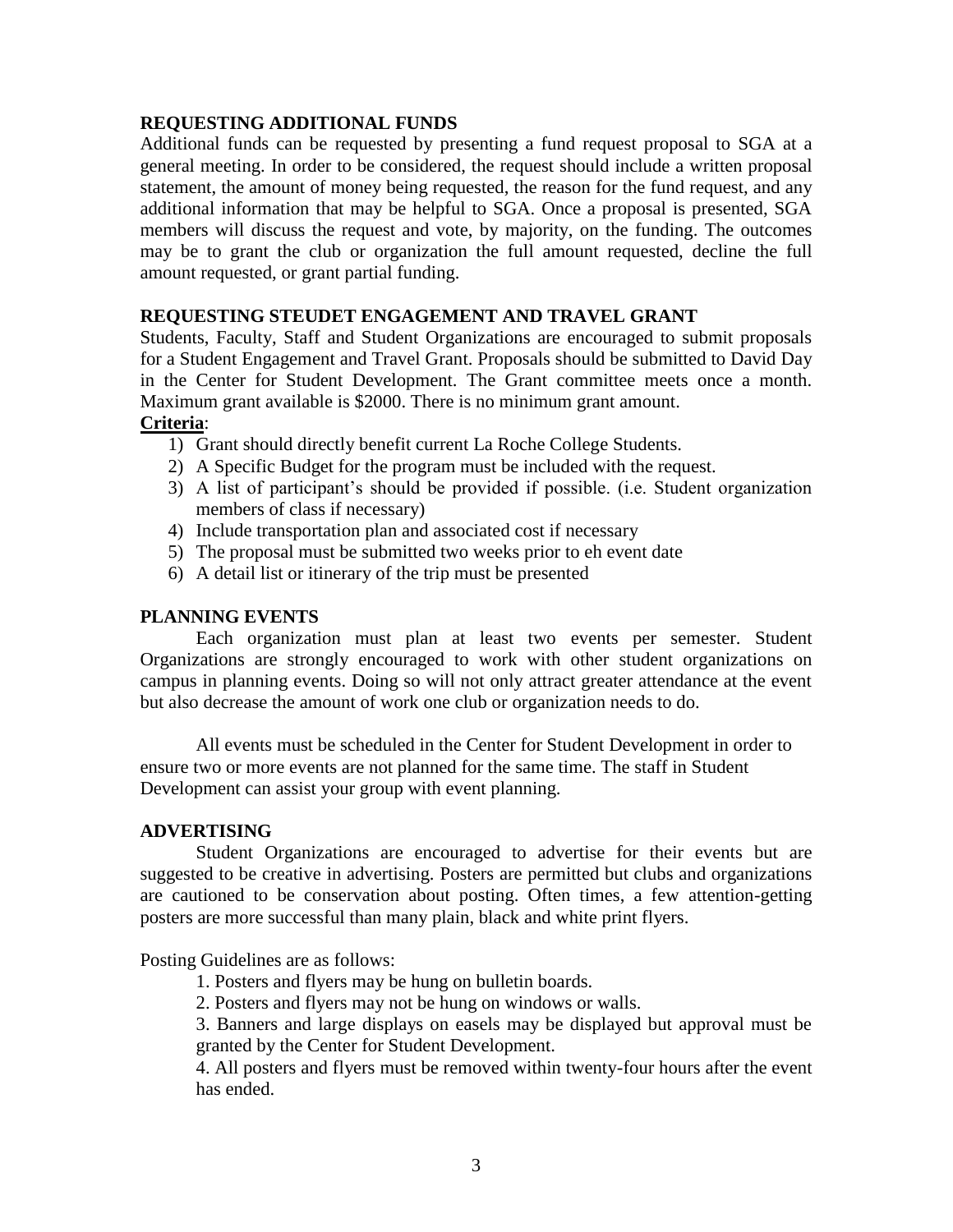#### **ROUNDTABLE MEETINGS**

Roundtable meetings are held monthly. These meetings are mandatory. Each club or organization must have at least one representative present at each month's meeting. These meetings are held to benefit the clubs and organizations. Representatives will present updates and upcoming events at these meetings. Student Organizations can use these meetings to get advice, ask questions, and work with other clubs and organizations on events. The Clubs and Organizations Representative will inform the clubs and organizations of upcoming meeting dates at the beginning of each semester.

As these meetings are mandatory, clubs and organizations that do not attend will be disciplined accordingly. Because the dates of these meetings are provided in great advance, it is expected that each club and organization will be able to find a representative to attend these meetings (note: the representative does not have to be the same member each month).

### **COMMUNITY SERVICE REQUIREMENT**

Each club and organization on campus is required to participate in a minimum of two community service projects each semester. These projects can be on or off campus. Clubs and organizations do not have to sponsor or organize the projects but are encouraged to do so.

The purpose of installing the community service requirement is not to hinder or add additional work for the clubs and organizations but rather to encourage clubs and organizations to get involved with the community. One of the objectives of La Roche College, through its vision statement, is to promote social justice and community involvement. Requiring clubs and organizations to participate in service projects is a way to help fulfill that vision.

The club or organization must contact the Clubs and Organizations Representative before the service project is complete in order to receive credit. Each club or organization must have at least 1/3 of their total members at the project. Each club or organization is required to have both service projects complete by December 1st, 2017 (April 15, 2018 for the spring term).

Student Organizations are encouraged to go beyond the required amount of community service and participate in as many events as possible. Clubs and organizations participate in more than two events will receive recognition from SGA and will be given extra funding if the budget allows.

#### **STUDENT LEADERSHIP SERIES**

The Center for Student Development aims at helping students become leaders. One way this is done is through the Student Leadership Series, which takes place once a week in the fall and spring terms. Each club or organization is required to have at least one member, preferably an officer, attend. Everyone is welcome and more than one person from the club or organization is encouraged to attend. This series is designed to help members become stronger leaders and teach valuable skills such as retaining members, recruiting new members, and ways to make the club or organization successful. Attendance will be taken at the series and clubs or organizations that do not have a representative present will be disciplined.